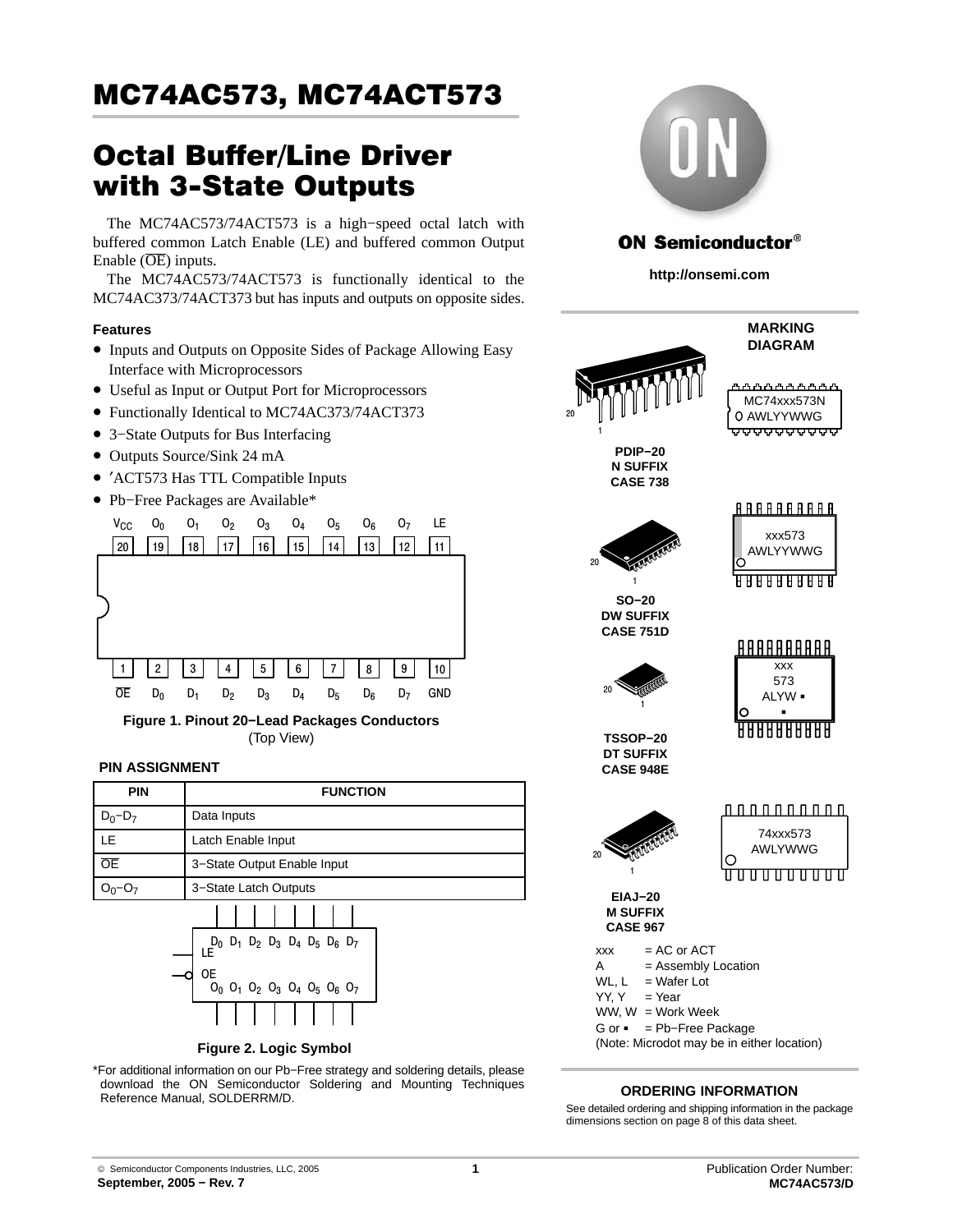## **TRUTH TABLE**

|           | <b>Outputs</b> |       |                           |
|-----------|----------------|-------|---------------------------|
| <b>OE</b> | LE             | $D_n$ | $\mathsf{o}_{\mathsf{n}}$ |
|           | Н              | н     | Н                         |
|           | н              |       |                           |
|           |                | Χ     | $O_0$                     |
| Н         |                |       |                           |

H = HIGH Voltage Level

L = LOW Voltage Level

 $Z =$  High Impedance

 $X = Immaterial$ 

 $O_0$  = Previous  $O_0$  before LOW–to–HIGH Transition of Clock

## **Functional Description**

The MC74AC573/74ACT574 contains eight D−type latches with 3−state output buffers. When the Latch Enable  $(LE)$  input is HIGH, data on the  $D_n$  inputs enters the latches. In this condition the latches are transparent, i.e., a latch output will change state each time its D input changes. When LE is LOW the latches store the information that was present on the D inputs a setup time preceding the HIGH−to−LOW transition of LE. The 3−state buffers are controlled by the Output Enable  $(\overline{OE})$  input. When  $\overline{OE}$  is LOW, the buffers are enabled. When  $\overline{OE}$  is HIGH the buffers are in the high impedance mode but this does not interfere with entering new data into the latches.



NOTE: That this diagram is provided only for the understanding of logic operations and should not be used to estimate propagation delays.

**Figure 3. Logic Diagram**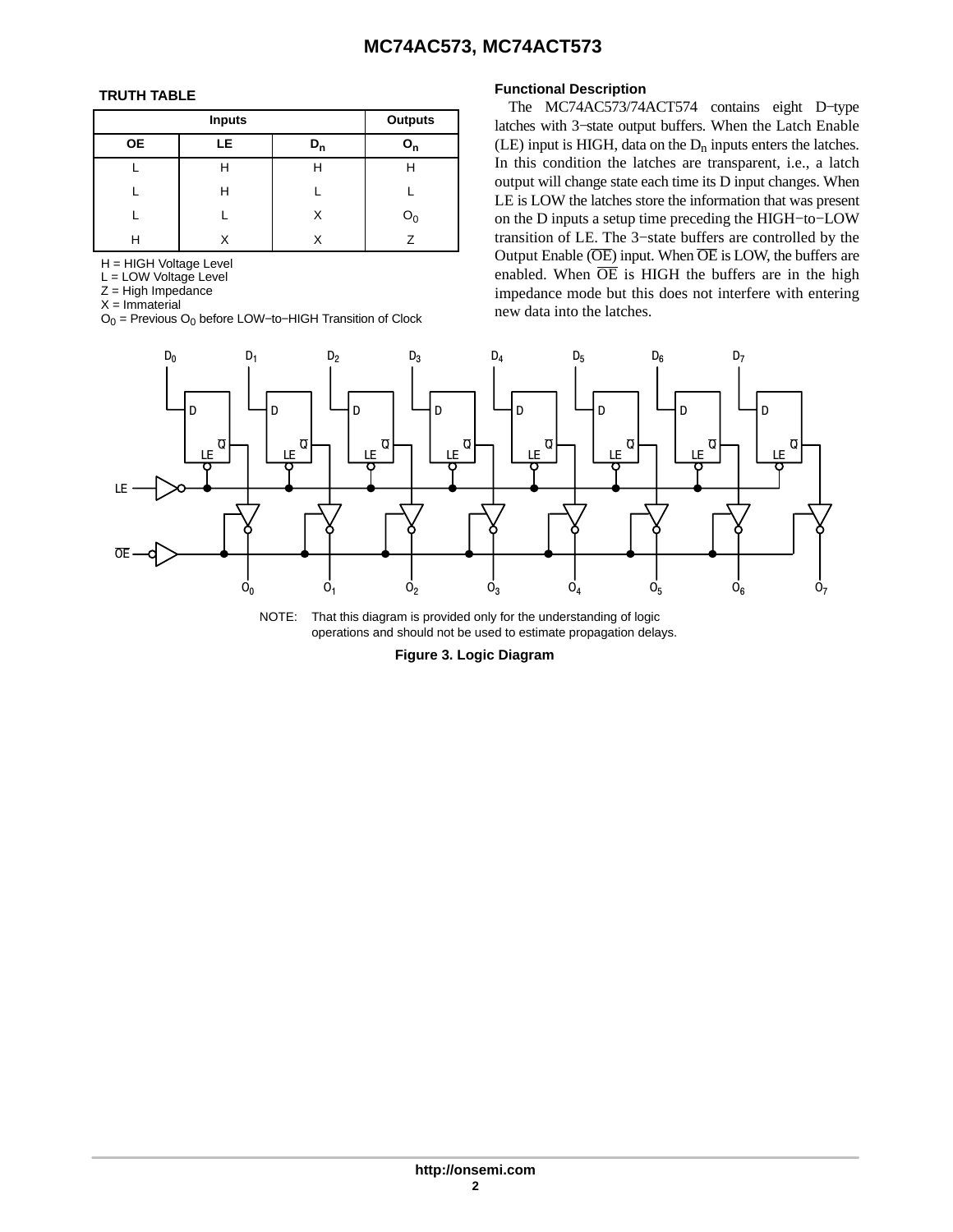## **MAXIMUM RATINGS**

| Symbol           | <b>Parameter</b>                                 | Value                   | Unit |
|------------------|--------------------------------------------------|-------------------------|------|
| $V_{\rm CC}$     | DC Supply Voltage (Referenced to GND)            | $-0.5$ to $+7.0$        |      |
| V <sub>IN</sub>  | DC Input Voltage (Referenced to GND)             | $-0.5$ to $V_{CC}$ +0.5 |      |
| Vout             | DC Output Voltage (Referenced to GND)            | $-0.5$ to $V_{C}$ +0.5  |      |
| <sup>I</sup> IN  | DC Input Current, per Pin                        | ±20                     | mA   |
| $I_{OUT}$        | DC Output Sink/Source Current, per Pin           | ±50                     | mA   |
| $_{\rm{lcc}}$    | DC V <sub>CC</sub> or GND Current per Output Pin | ±50                     | mA   |
| $I_{\text{stq}}$ | Storage Temperature                              | $-65$ to $+150$         | ം    |

Maximum ratings are those values beyond which device damage can occur. Maximum ratings applied to the device are individual stress limit values (not normal operating conditions) and are not valid simultaneously. If these limits are exceeded, device functional operation is not implied, damage may occur and reliability may be affected.

## **RECOMMENDED OPERATING CONDITIONS**

| Symbol                             | <b>Parameter</b>                                                       |                         |             | Typ | Max          | Unit         |
|------------------------------------|------------------------------------------------------------------------|-------------------------|-------------|-----|--------------|--------------|
|                                    |                                                                        | 'AC                     | 2.0         | 5.0 | 6.0          |              |
| Vcc                                | Supply Voltage                                                         | 'ACT                    | 4.5         | 5.0 | 5.5          | V            |
| V <sub>IN</sub> , V <sub>OUT</sub> | DC Input Voltage, Output Voltage (Ref. to GND)                         |                         | $\mathbf 0$ |     | $V_{\rm CC}$ | V            |
|                                    |                                                                        | V <sub>CC</sub> @ 3.0 V |             | 150 |              |              |
| $t_{\rm r}$ , $t_{\rm f}$          | Input Rise and Fall Time (Note 1)<br>'AC Devices except Schmitt Inputs | V <sub>CC</sub> @ 4.5 V |             | 40  |              | ns/V         |
|                                    |                                                                        | V <sub>CC</sub> @ 5.5 V |             | 25  |              |              |
|                                    | Input Rise and Fall Time (Note 2)                                      | V <sub>CC</sub> @ 4.5 V |             | 10  |              |              |
| t <sub>r</sub> , t <sub>f</sub>    | 'ACT Devices except Schmitt Inputs                                     | V <sub>CC</sub> @ 5.5 V |             | 8.0 |              | ns/V         |
| $T_J$                              | Junction Temperature (PDIP)                                            |                         |             |     | 140          | $^{\circ}$ C |
| $T_A$                              | <b>Operating Ambient Temperature Range</b>                             |                         | $-40$       | 25  | 85           | $^{\circ}$ C |
| $I_{OH}$                           | Output Current - High                                                  |                         |             |     | $-24$        | mA           |
| $I_{OL}$                           | Output Current - Low                                                   |                         |             |     | 24           | mA           |

1.  $\rm V_{IN}$  from 30% to 70% V<sub>CC</sub>; see individual Data Sheets for devices that differ from the typical input rise and fall times.

2.  $V_{\text{IN}}$  from 0.8 V to 2.0 V; see individual Data Sheets for devices that differ from the typical input rise and fall times.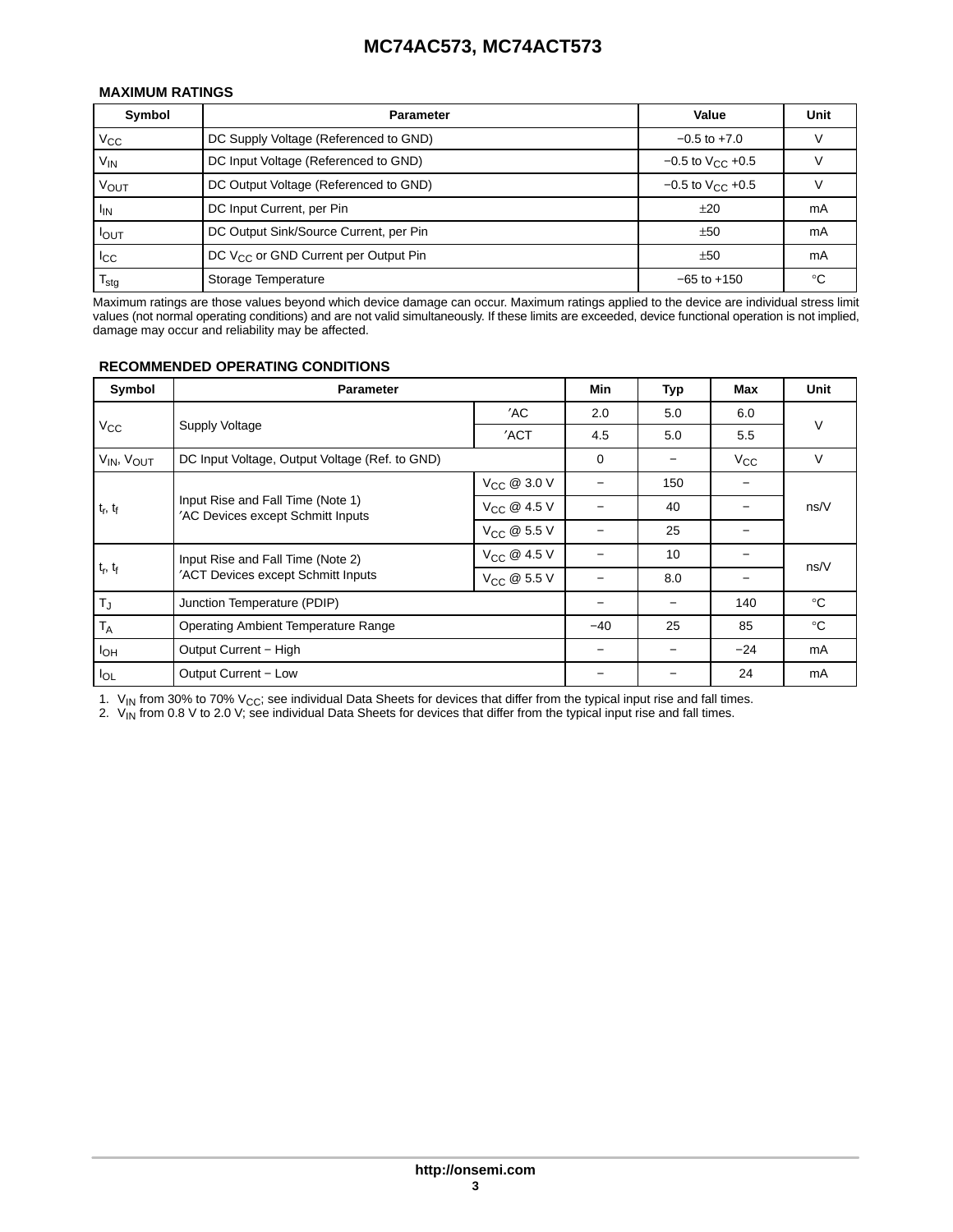#### **DC CHARACTERISTICS**

|                       |                                            |                   | <b>74AC</b>                                                      |                          | <b>74AC</b>                          |        |                                                                                                  |
|-----------------------|--------------------------------------------|-------------------|------------------------------------------------------------------|--------------------------|--------------------------------------|--------|--------------------------------------------------------------------------------------------------|
| Symbol                | Parameter                                  | $V_{CC}$<br>(V)   |                                                                  | $T_A = +25^{\circ}C$     | $T_A =$<br>$-40^\circ C$ to<br>+85°C | Unit   | <b>Conditions</b>                                                                                |
|                       |                                            |                   | <b>Typ</b>                                                       |                          | <b>Guaranteed Limits</b>             |        |                                                                                                  |
| V <sub>IH</sub>       | Minimum High Level<br>Input Voltage        | 3.0<br>4.5<br>5.5 | 1.5<br>2.25<br>2.75                                              | 2.1<br>3.15<br>3.85      | 2.1<br>3.15<br>3.85                  | $\vee$ | $V_{OUT} = 0.1 V$<br>or $V_{CC}$ – 0.1 V                                                         |
| $V_{IL}$              | Maximum Low Level<br>Input Voltage         | 3.0<br>4.5<br>5.5 | 1.5<br>2.25<br>2.75                                              | 0.9<br>1.35<br>1.65      | 0.9<br>1.35<br>1.65                  | $\vee$ | $V_{OUT} = 0.1 V$<br>or $V_{CC}$ – 0.1 V                                                         |
| <b>V<sub>OH</sub></b> | Minimum High Level<br>Output Voltage       | 3.0<br>4.5<br>5.5 | 2.99<br>4.49<br>5.49                                             | 2.9<br>4.4<br>5.4        | 2.9<br>4.4<br>5.4                    | $\vee$ | $I_{\text{OUT}} = -50 \mu A$                                                                     |
|                       |                                            | 3.0<br>4.5<br>5.5 | $\overline{\phantom{0}}$<br>$\overline{\phantom{0}}$<br>$\equiv$ | 2.56<br>3.86<br>4.86     | 2.46<br>3.76<br>4.76                 | $\vee$ | * $V_{IN}$ = $V_{IL}$ or $V_{IH}$<br>$-12$ mA<br>$-24 \text{ mA}$<br>l <sub>ОН</sub><br>$-24$ mA |
| $V_{OL}$              | Maximum Low Level<br>Output Voltage        | 3.0<br>4.5<br>5.5 | 0.002<br>0.001<br>0.001                                          | 0.1<br>0.1<br>0.1        | 0.1<br>0.1<br>0.1                    | $\vee$ | $I_{OUT} = 50 \mu A$                                                                             |
|                       |                                            | 3.0<br>4.5<br>5.5 | $\equiv$<br>$\overline{\phantom{0}}$<br>$\overline{\phantom{0}}$ | 0.36<br>0.36<br>0.36     | 0.44<br>0.44<br>0.44                 | $\vee$ | * $V_{IN}$ = $V_{IL}$ or $V_{IH}$<br>$12 \text{ mA}$<br>24 mA<br>$I_{OL}$<br>24 mA               |
| $I_{IN}$              | Maximum Input<br>Leakage Current           | 5.5               |                                                                  | ±0.1                     | ±1.0                                 | μA     | $V_1 = V_{CC}$ , GND                                                                             |
| $I_{OZ}$              | Maximum<br>3-State<br>Current              | 5.5               | $\qquad \qquad -$                                                | ±0.5                     | ±5.0                                 | μA     | $V_{I}$ (OE) = $V_{IL}$ , $V_{IH}$<br>$V_1 = V_{CC}$ , GND<br>$V_O = V_{CC}$ , GND               |
| loLD                  | †Minimum Dynamic                           | 5.5               | $\overline{\phantom{0}}$                                         | $\qquad \qquad -$        | 75                                   | mA     | $VOLD = 1.65 V Max$                                                                              |
| <b>I</b> OHD          | <b>Output Current</b>                      | 5.5               | $\qquad \qquad -$                                                | $\overline{\phantom{0}}$ | $-75$                                | mA     | $VOHD = 3.85 V Min$                                                                              |
| $I_{\rm CC}$          | Maximum Quiescent<br><b>Supply Current</b> | 5.5               | $\qquad \qquad -$                                                | 8.0                      | 80                                   | μA     | $V_{IN}$ = $V_{CC}$ or GND                                                                       |

NOTE:  $\;$  I<sub>IN</sub> and I<sub>CC</sub> @ 3.0 V are guaranteed to be less than or equal to the respective limit @ 5.5 V V<sub>CC</sub>.

\*All outputs loaded; thresholds on input associated with output under test.

†Maximum test duration 2.0 ms, one output loaded at a time.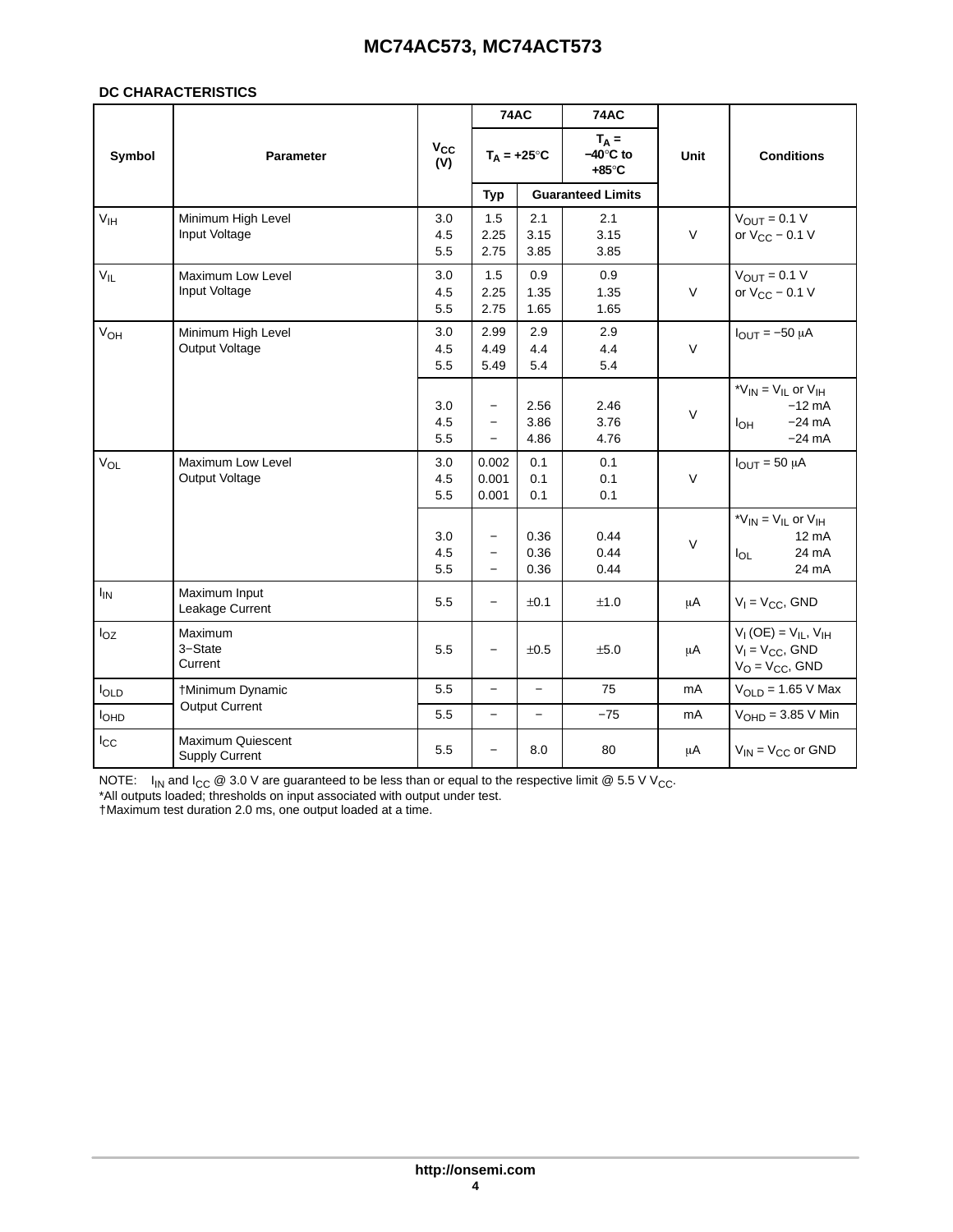|                  |                                         |                   |                                       | <b>74AC</b>                                   |              | <b>74AC</b>                                                |              |             |             |
|------------------|-----------------------------------------|-------------------|---------------------------------------|-----------------------------------------------|--------------|------------------------------------------------------------|--------------|-------------|-------------|
| Symbol           | <b>Parameter</b>                        | $V_{CC}$ *<br>(V) | $T_A = +25^{\circ}C$<br>$C_L = 50$ pF |                                               |              | $T_A = -40^\circ C$<br>to $+85^{\circ}$ C<br>$C_L = 50$ pF |              | <b>Unit</b> | Fig.<br>No. |
|                  |                                         |                   | Min                                   | <b>Typ</b>                                    | Max          | Min                                                        | Max          |             |             |
| $t_{PLH}$        | Propagation Delay<br>$D_n$ to $O_n$     | 3.3<br>5.0        | 2.5<br>2.5                            | $\qquad \qquad -$<br>$\overline{\phantom{0}}$ | 13.0<br>10.0 | 2.0<br>2.0                                                 | 15.0<br>11.5 | ns          | $3 - 5$     |
| t <sub>PHL</sub> | Propagation Delay<br>$D_n$ to $O_n$     | 3.3<br>5.0        | 2.5<br>2.5                            | $\qquad \qquad -$<br>$\overline{\phantom{0}}$ | 12.0<br>9.5  | 2.0<br>2.0                                                 | 14.0<br>11.0 | ns          | $3 - 5$     |
| t <sub>PLH</sub> | Propagation Delay<br>LE to $O_n$        | 3.3<br>5.0        | 2.5<br>2.5                            | $\qquad \qquad -$<br>$\overline{\phantom{m}}$ | 13.0<br>9.5  | 2.0<br>2.0                                                 | 15.0<br>11.0 | ns          | $3 - 6$     |
| t <sub>PHL</sub> | <b>Propagation Delay</b><br>LE to $O_n$ | 3.3<br>5.0        | 2.5<br>2.5                            | $\qquad \qquad -$<br>$\overline{\phantom{m}}$ | 12.0<br>8.5  | 2.0<br>2.0                                                 | 14.0<br>10.0 | ns          | $3 - 6$     |
| t <sub>PZH</sub> | <b>Output Enable Time</b>               | 3.3<br>5.0        | 2.5<br>2.5                            | $\qquad \qquad -$<br>$\overline{\phantom{m}}$ | 11.0<br>9.0  | 2.0<br>2.0                                                 | 12.0<br>10.0 | ns          | $3 - 7$     |
| t <sub>PZL</sub> | Output Enable Time                      | 3.3<br>5.0        | 2.5<br>2.5                            | $\qquad \qquad -$<br>$\overline{\phantom{m}}$ | 11.0<br>8.5  | 2.0<br>2.0                                                 | 12.5<br>9.5  | ns          | $3 - 8$     |
| t <sub>PHZ</sub> | Output Disable Time                     | 3.3<br>5.0        | 2.5<br>2.5                            | $\qquad \qquad -$<br>$\overline{\phantom{m}}$ | 12.5<br>11.0 | 2.0<br>2.0                                                 | 13.5<br>12.0 | ns          | $3 - 7$     |
| t <sub>PLZ</sub> | Output Disable Time                     | 3.3<br>5.0        | 2.5<br>2.5                            | $\overline{\phantom{0}}$                      | 9.5<br>8.0   | 2.0<br>2.0                                                 | 10.5<br>9.0  | ns          | $3 - 8$     |

## **AC CHARACTERISTICS** (For Figures and Waveforms − See Section 3)

\*Voltage Range 3.3 V is 3.3 V ±0.3 V.

Voltage Range 5.0 V is 5.0 V ±0.5 V.

## **AC OPERATING REQUIREMENTS**

|             |                                        |                   |                                       | <b>74AC</b>               | <b>74AC</b>                                                |      |             |
|-------------|----------------------------------------|-------------------|---------------------------------------|---------------------------|------------------------------------------------------------|------|-------------|
| Symbol      | <b>Parameter</b>                       | $V_{CC}$ *<br>(V) | $T_A = +25^{\circ}C$<br>$C_L = 50$ pF |                           | $T_A = -40^\circ C$<br>to $+85^{\circ}$ C<br>$C_L = 50$ pF | Unit | Fig.<br>No. |
|             |                                        |                   | <b>Typ</b>                            | <b>Guaranteed Minimum</b> |                                                            |      |             |
| $t_{\rm s}$ | Setup Time, HIGH or LOW<br>$D_n$ to LE | 3.3<br>5.0        | —<br>-                                | 3.5<br>3.0                | 4.0<br>3.5                                                 | ns   | $3 - 9$     |
| $t_h$       | Hold Time, HIGH or LOW<br>$D_n$ to LE  | 3.3<br>5.0        | -<br>—                                | 2.0<br>2.0                | 2.0<br>2.0                                                 | ns   | $3 - 9$     |
| $t_w$       | LE Pulse Width, HIGH                   | 3.3<br>5.0        | -<br>-                                | 6.0<br>4.0                | 7.0<br>5.0                                                 | ns   | $3 - 6$     |

\*Voltage Range 3.3 V is 3.3 V ±0.3 V.

Voltage Range 5.0 V is 5.0 V  $\pm$ 0.5 V.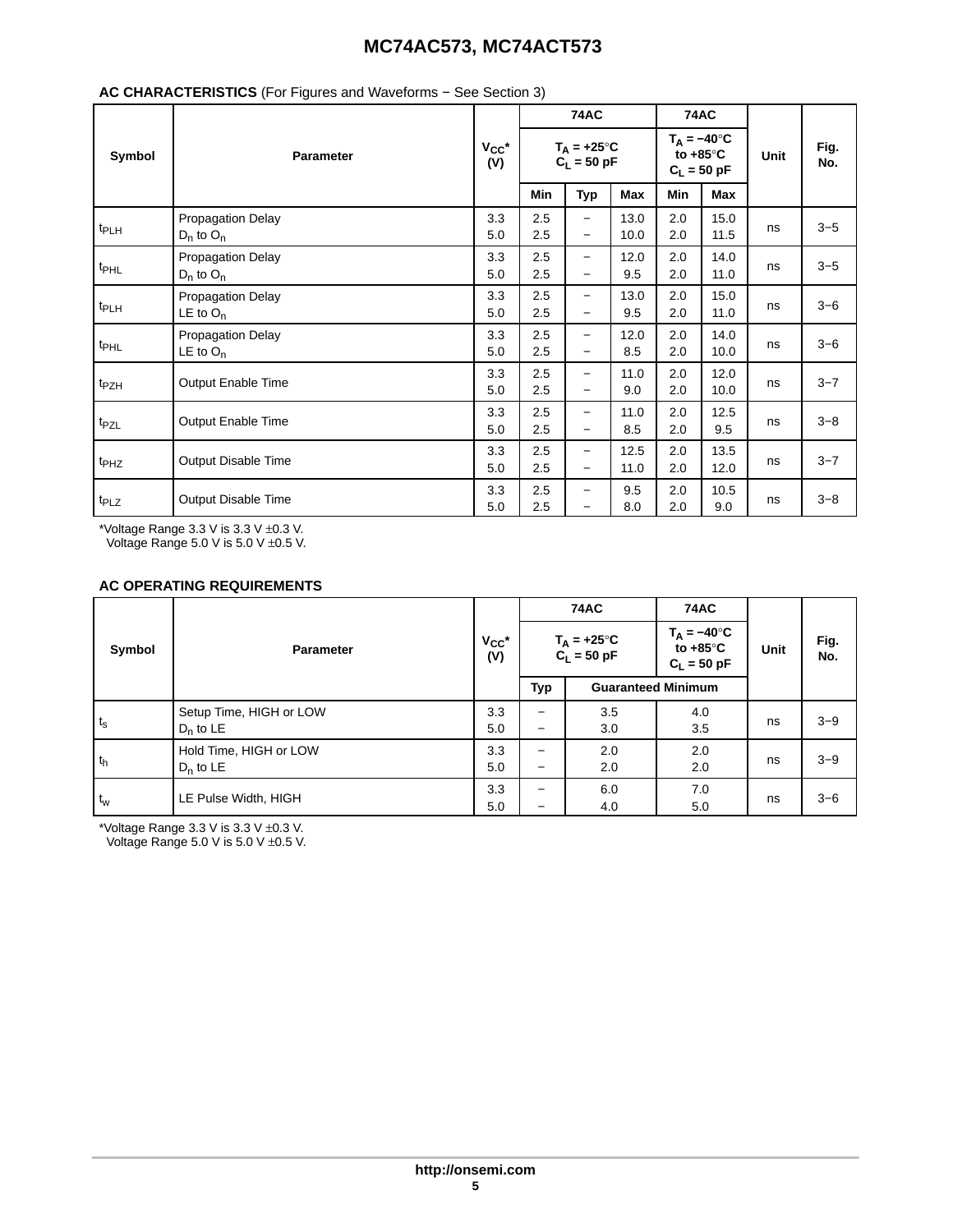#### **DC CHARACTERISTICS**

|                          |                                                   |                 | 74ACT                    |                          | 74ACT                    |                |                                                                                       |             |                   |
|--------------------------|---------------------------------------------------|-----------------|--------------------------|--------------------------|--------------------------|----------------|---------------------------------------------------------------------------------------|-------------|-------------------|
| Symbol                   | <b>Parameter</b>                                  | $V_{CC}$<br>(V) | $T_A = +25^{\circ}C$     |                          |                          |                | $T_A =$<br>$-40^\circ C$ to<br>$+85^\circ C$                                          | <b>Unit</b> | <b>Conditions</b> |
|                          |                                                   |                 | <b>Typ</b>               |                          | <b>Guaranteed Limits</b> |                |                                                                                       |             |                   |
| V <sub>IH</sub>          | Minimum High Level<br>Input Voltage               | 4.5<br>5.5      | 1.5<br>1.5               | 2.0<br>2.0               | 2.0<br>2.0               | $\vee$         | $V_{\text{OUT}} = 0.1 V$<br>or $V_{CC}$ – 0.1 V                                       |             |                   |
| $V_{IL}$                 | Maximum Low Level<br>Input Voltage                | 4.5<br>5.5      | 1.5<br>1.5               | 0.8<br>0.8               | 0.8<br>0.8               | $\vee$         | $V_{OUT} = 0.1 V$<br>or $V_{CC}$ – 0.1 V                                              |             |                   |
| V <sub>OH</sub>          | Minimum High Level<br>Output Voltage              | 4.5<br>5.5      | 4.49<br>5.49             | 4.4<br>5.4               | 4.4<br>5.4               | $\vee$         | $I_{\text{OUT}} = -50 \mu A$                                                          |             |                   |
|                          |                                                   | 4.5<br>5.5      | $\overline{\phantom{0}}$ | 3.86<br>4.86             | 3.76<br>4.76             | $\vee$         | * $V_{IN}$ = $V_{IL}$ or $V_{IH}$<br>$-24 \text{ mA}$<br>$I_{OH}$<br>$-24 \text{ mA}$ |             |                   |
| VOL                      | <b>Maximum Low Level</b><br><b>Output Voltage</b> | 4.5<br>5.5      | 0.001<br>0.001           | 0.1<br>0.1               | 0.1<br>0.1               | $\vee$         | $I_{OUT} = 50 \mu A$                                                                  |             |                   |
|                          |                                                   | 4.5<br>5.5      | $\overline{\phantom{0}}$ | 0.36<br>0.36             | 0.44<br>0.44             | $\vee$         | * $V_{IN}$ = $V_{IL}$ or $V_{IH}$<br>24 mA<br>$I_{OL}$<br>24 mA                       |             |                   |
| $I_{IN}$                 | Maximum Input<br>Leakage Current                  | 5.5             | $\overline{\phantom{0}}$ | ±0.1                     | ±1.0                     | μA             | $V_1 = V_{CC}$ , GND                                                                  |             |                   |
| $\Delta$ <sub>ICCT</sub> | Additional Max. I <sub>CC</sub> /Input            | 5.5             | 0.6                      | $\overline{\phantom{0}}$ | 1.5                      | m <sub>A</sub> | $V_1 = V_{CC} - 2.1 V$                                                                |             |                   |
| $I_{OZ}$                 | Maximum<br>3-State<br>Current                     | 5.5             | $\equiv$                 | ±0.5                     | ±5.0                     | μA             | $V_{I}$ (OE) = $V_{II}$ , $V_{IH}$<br>$V_1 = V_{CC}$ , GND<br>$V_O = V_{CC}$ , GND    |             |                   |
| loLD                     | †Minimum Dynamic                                  | 5.5             | $\overline{\phantom{0}}$ | $\overline{\phantom{m}}$ | 75                       | mA             | $VOLD = 1.65 V Max$                                                                   |             |                   |
| <b>I</b> OHD             | <b>Output Current</b>                             | 5.5             | $\overline{\phantom{0}}$ | $\qquad \qquad -$        | $-75$                    | mA             | $VOHD = 3.85 V Min$                                                                   |             |                   |
| $I_{\rm CC}$             | Maximum Quiescent<br><b>Supply Current</b>        | 5.5             | $\overline{\phantom{0}}$ | 8.0                      | 80                       | μA             | $V_{IN} = V_{CC}$ or GND                                                              |             |                   |

\*All outputs loaded; thresholds on input associated with output under test. †Maximum test duration 2.0 ms, one output loaded at a time.

**AC CHARACTERISTICS** (For Figures and Waveforms − See Section 3)

|                  |                                            |                   |                                      | 74ACT                    |                                                            | 74ACT |      |             |         |
|------------------|--------------------------------------------|-------------------|--------------------------------------|--------------------------|------------------------------------------------------------|-------|------|-------------|---------|
| Symbol           | <b>Parameter</b>                           | $V_{CC}$ *<br>(V) | $T_A = +25^\circ C$<br>$C_L = 50$ pF |                          | $T_A = -40^\circ C$<br>to $+85^{\circ}$ C<br>$C_L = 50$ pF |       | Unit | Fig.<br>No. |         |
|                  |                                            |                   | Min                                  | <b>Typ</b>               | Max                                                        | Min   | Max  |             |         |
| t <sub>PLH</sub> | <b>Propagation Delay</b><br>$D_n$ to $O_n$ | 5.0               | 2.5                                  | $\qquad \qquad -$        | 10.5                                                       | 2.0   | 12   | ns          | $3 - 5$ |
| t <sub>PHL</sub> | <b>Propagation Delay</b><br>$D_n$ to $O_n$ | 5.0               | 2.5                                  | $\overline{\phantom{0}}$ | 10.5                                                       | 2.0   | 12   | ns          | $3 - 5$ |
| t <sub>PLH</sub> | <b>Propagation Delay</b><br>LE to $O_n$    | 5.0               | 3.0                                  | $\overline{\phantom{0}}$ | 10.5                                                       | 2.5   | 12   | ns          | $3 - 6$ |
| t <sub>PHL</sub> | <b>Propagation Delay</b><br>LE to $O_n$    | 5.0               | 2.5                                  | $\overline{\phantom{0}}$ | 9.5                                                        | 2.0   | 10.5 | ns          | $3 - 6$ |
| t <sub>PZH</sub> | <b>Output Enable Time</b>                  | 5.0               | 2.0                                  | $\qquad \qquad -$        | 10                                                         | 1.5   | 11   | ns          | $3 - 7$ |
| t <sub>PZL</sub> | <b>Output Enable Time</b>                  | 5.0               | 1.5                                  | $\overline{\phantom{m}}$ | 9.5                                                        | 1.5   | 10.5 | ns          | $3 - 8$ |
| t <sub>PHZ</sub> | Output Disable Time                        | 5.0               | 2.5                                  | $\overline{\phantom{0}}$ | 11                                                         | 1.5   | 12.5 | ns          | $3 - 7$ |
| t <sub>PLZ</sub> | Output Disable Time                        | 5.0               | 1.5                                  | -                        | 8.5                                                        | 1.0   | 9.5  | ns          | $3 - 8$ |

\*Voltage Range 5.0 V is 5.0 V  $\pm$ 0.5 V.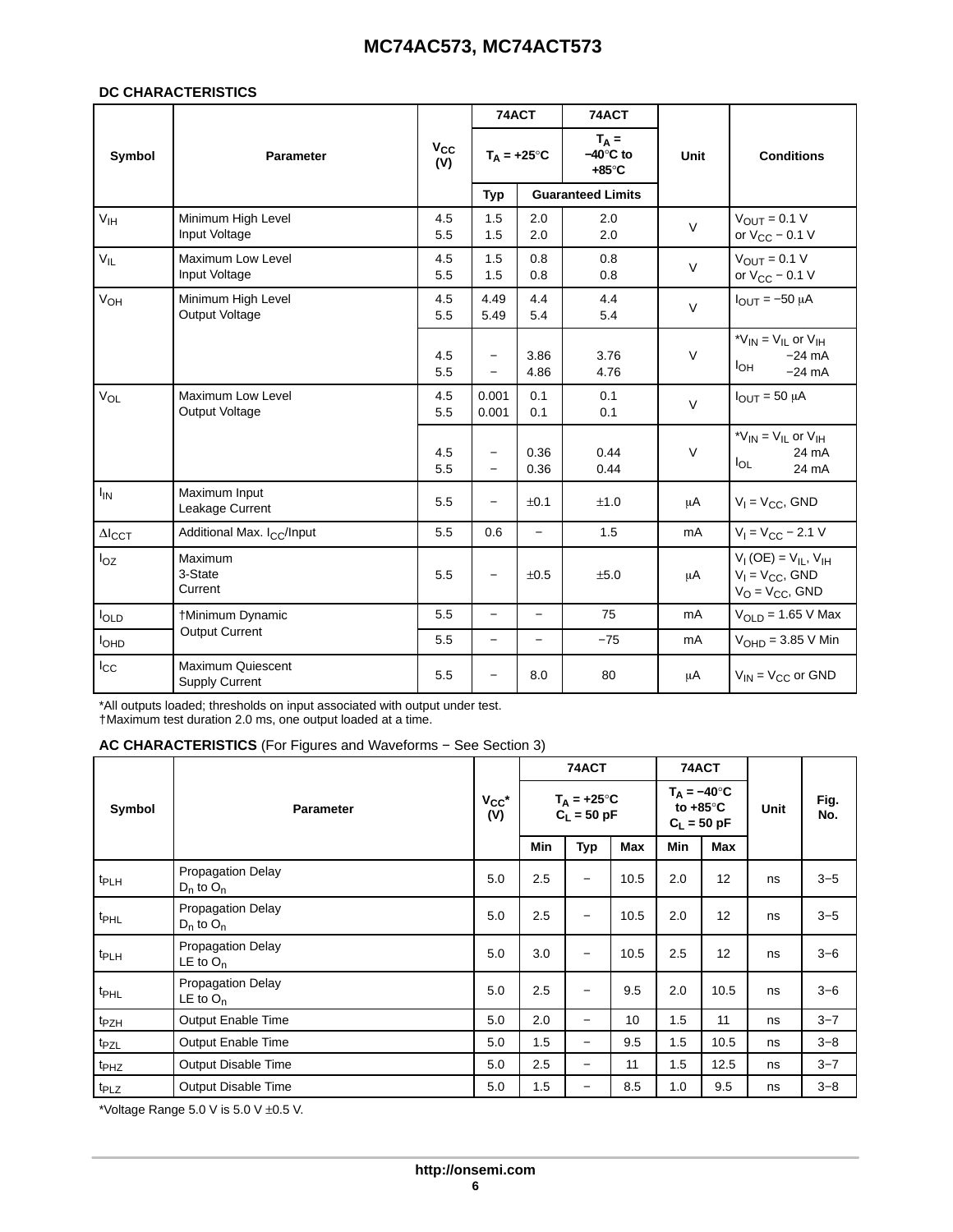## **AC OPERATING REQUIREMENTS**

|                |                                        |                   |                                       | 74ACT                     | 74ACT |    |                                                                    |      |             |
|----------------|----------------------------------------|-------------------|---------------------------------------|---------------------------|-------|----|--------------------------------------------------------------------|------|-------------|
| Symbol         | <b>Parameter</b>                       | $V_{CC}$ *<br>(V) | $T_A = +25^{\circ}C$<br>$C_L = 50$ pF |                           |       |    | $T_{\Delta} = -40^{\circ}C$<br>to $+85^{\circ}$ C<br>$C_1 = 50 pF$ | Unit | Fig.<br>No. |
|                |                                        |                   | Typ                                   | <b>Guaranteed Minimum</b> |       |    |                                                                    |      |             |
| $t_{\rm s}$    | Setup Time, HIGH or LOW<br>$D_n$ to LE | 5.0               | -                                     | 3.0                       | 3.5   | ns | $3 - 9$                                                            |      |             |
| t <sub>h</sub> | Hold Time, HIGH or LOW<br>$D_n$ to LE  | 5.0               |                                       | 0                         | 0     | ns | $3 - 9$                                                            |      |             |
| $t_w$          | LE Pulse Width, HIGH                   | 5.0               | -                                     | 3.5                       | 4.0   | ns | $3 - 6$                                                            |      |             |

\*Voltage Range  $5.0$  V is  $5.0$  V  $\pm 0.5$  V.

### **CAPACITANCE**

| <b>Symbol</b> | <b>Parameter</b>                     | Value<br>Typ | Unit | <b>Test Conditions</b> |
|---------------|--------------------------------------|--------------|------|------------------------|
| $C_{IN}$      | Input Capacitance                    | 5.0          | pF   | $V_{\rm CC}$ = 5.0 V   |
| $C_{PD}$      | <b>Power Dissipation Capacitance</b> | 25           | pF   | $V_{\rm CC}$ = 5.0 V   |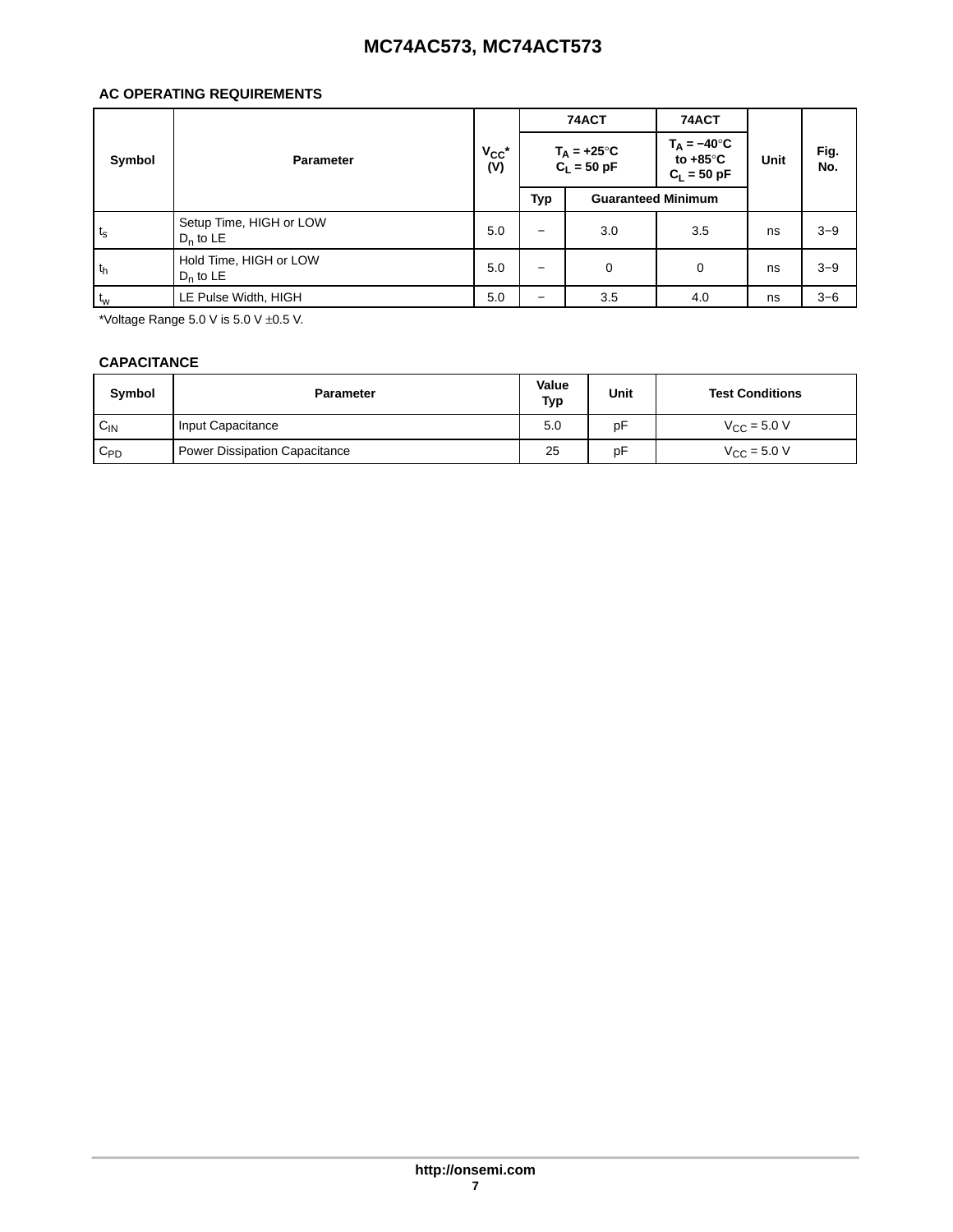#### **ORDERING INFORMATION**

<span id="page-7-0"></span>

| <b>Device</b>   | Package                | Shipping <sup>+</sup>    |
|-----------------|------------------------|--------------------------|
| MC74AC573N      | PDIP-20                | 18 Units / Rail          |
| MC74AC573NG     | PDIP-20<br>(Pb-Free)   | 18 Units / Rail          |
| MC74AC573DW     | $SOIC-20$              | 38 Units / Rail          |
| MC74AC573DWG    | SOIC-20<br>(Pb-Free)   | 38 Units / Rail          |
| MC74AC573DWR2   | $SOIC-20$              | 1000 Units / Tape & Reel |
| MC74AC573DWR2G  | SOIC-20<br>(Pb-Free)   | 1000 Units / Tape & Reel |
| MC74AC573DTR2   | TSSOP-20*              | 2500 Units / Tape & Reel |
| MC74AC573DTR2G  | TSSOP-20*              | 2500 Units / Tape & Reel |
| MC74AC573MEL    | SOEIAJ-20              | 2000 Units / Tape & Reel |
| MC74AC573MELG   | SOEIAJ-20<br>(Pb-Free) | 2000 Units / Tape & Reel |
| MC74ACT573N     | PDIP-20                | 18 Units / Rail          |
| MC74ACT573NG    | PDIP-20<br>(Pb-Free)   | 18 Units / Rail          |
| MC74ACT573DW    | SOIC-20                | 38 Units / Rail          |
| MC74ACT573DWG   | SOIC-20<br>(Pb-Free)   | 38 Units / Rail          |
| MC74ACT573DWR2  | $SOIC-20$              | 1000 Units / Tape & Reel |
| MC74ACT573DWR2G | SOIC-20<br>(Pb-Free)   | 1000 Units / Tape & Reel |
| MC74ACT573DTR2  | TSSOP-20*              | 2500 Units / Tape & Reel |
| MC74ACT573DTR2G | TSSOP-20*              | 2500 Units / Tape & Reel |

†For information on tape and reel specifications,including part orientation and tape sizes, please refer to our Tape and Reel Packaging Specifications Brochure, BRD8011/D.

\*This package is inherently Pb−Free.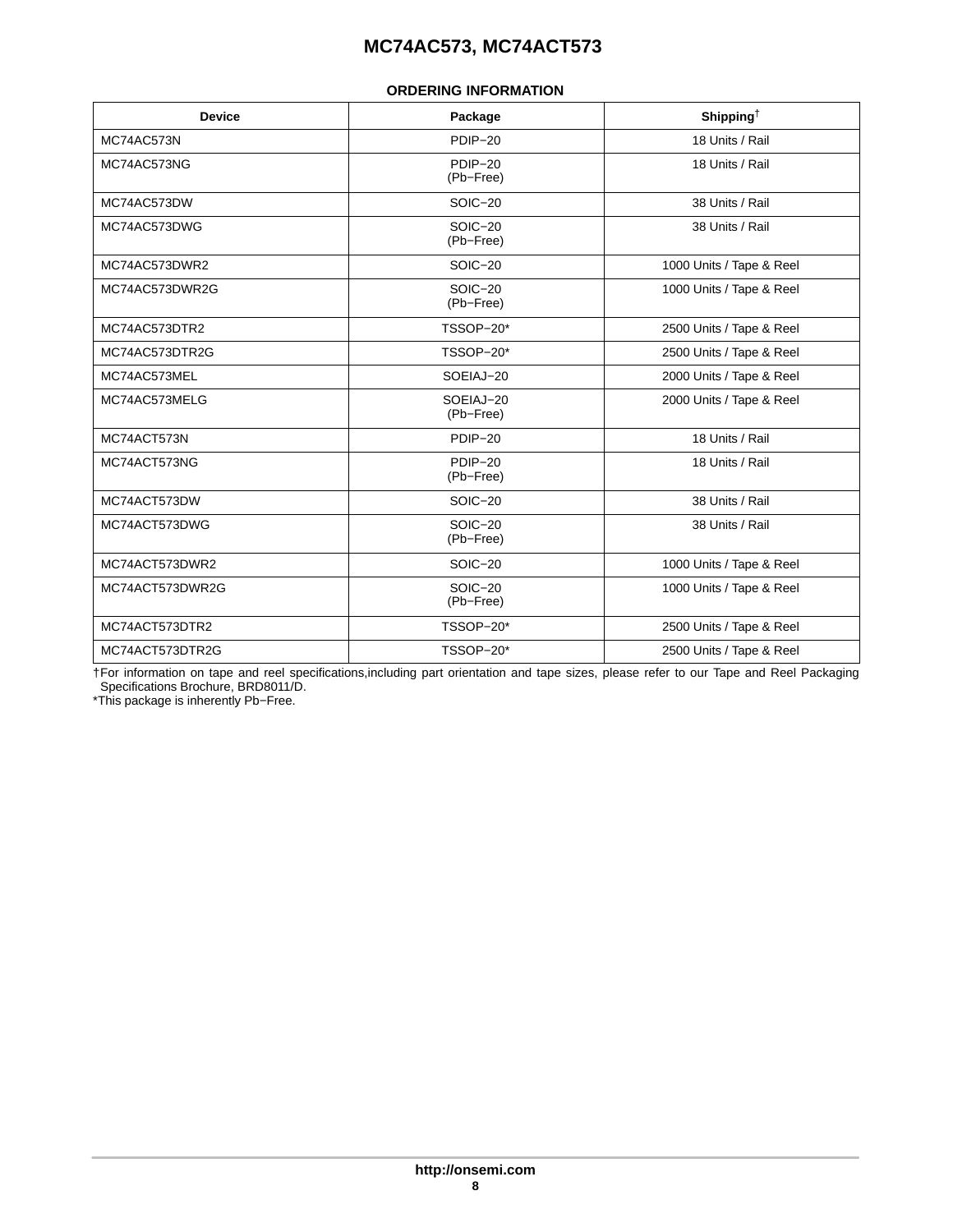## **PACKAGE DIMENSIONS**



**SO−20 DW SUFFIX** 20 PIN PLASTIC SOIC PACKAGE CASE 751D−05 ISSUE G



NOTES:

- 1. DIMENSIONS ARE IN MILLIMETERS. 2. INTERPRET DIMENSIONS AND TOLERANCES
- PER ASME Y14.5M, 1994. 3. DIMENSIONS D AND E DO NOT INCLUDE MOLD<br>PROTRUSION.

 $\begin{array}{|c|c|c|c|}\n\hline\n0^{\circ} & 15^{\circ} \\
\hline\n0.51 & 1.01\n\end{array}$ 

- 
- PROTRUSION. 4. MAXIMUM MOLD PROTRUSION 0.15 PER SIDE. 5. DIMENSION B DOES NOT INCLUDE DAMBAR PROTRUSION. ALLOWABLE PROTRUSION SHALL BE 0.13 TOTAL IN EXCESS OF B DIMENSION AT MAXIMUM MATERIAL CONDITION.

|     | MILLIMETERS |       |  |  |
|-----|-------------|-------|--|--|
| DIM | MIN         | MAX   |  |  |
| A   | 2.35        | 2.65  |  |  |
| A1  | 0.10        | 0.25  |  |  |
| B   | 0.35        | 0.49  |  |  |
| C   | 0.23        | 0.32  |  |  |
| D   | 12.65       | 12.95 |  |  |
| Е   | 7.40        | 7.60  |  |  |
| ė   | 1.27 BSC    |       |  |  |
| н   | 10.05       | 10.55 |  |  |
| h   | 0.25        | 0.75  |  |  |
| L   | 0.50        | 0.90  |  |  |
|     | $\circ$     | Ċ     |  |  |

**L**

 $\theta$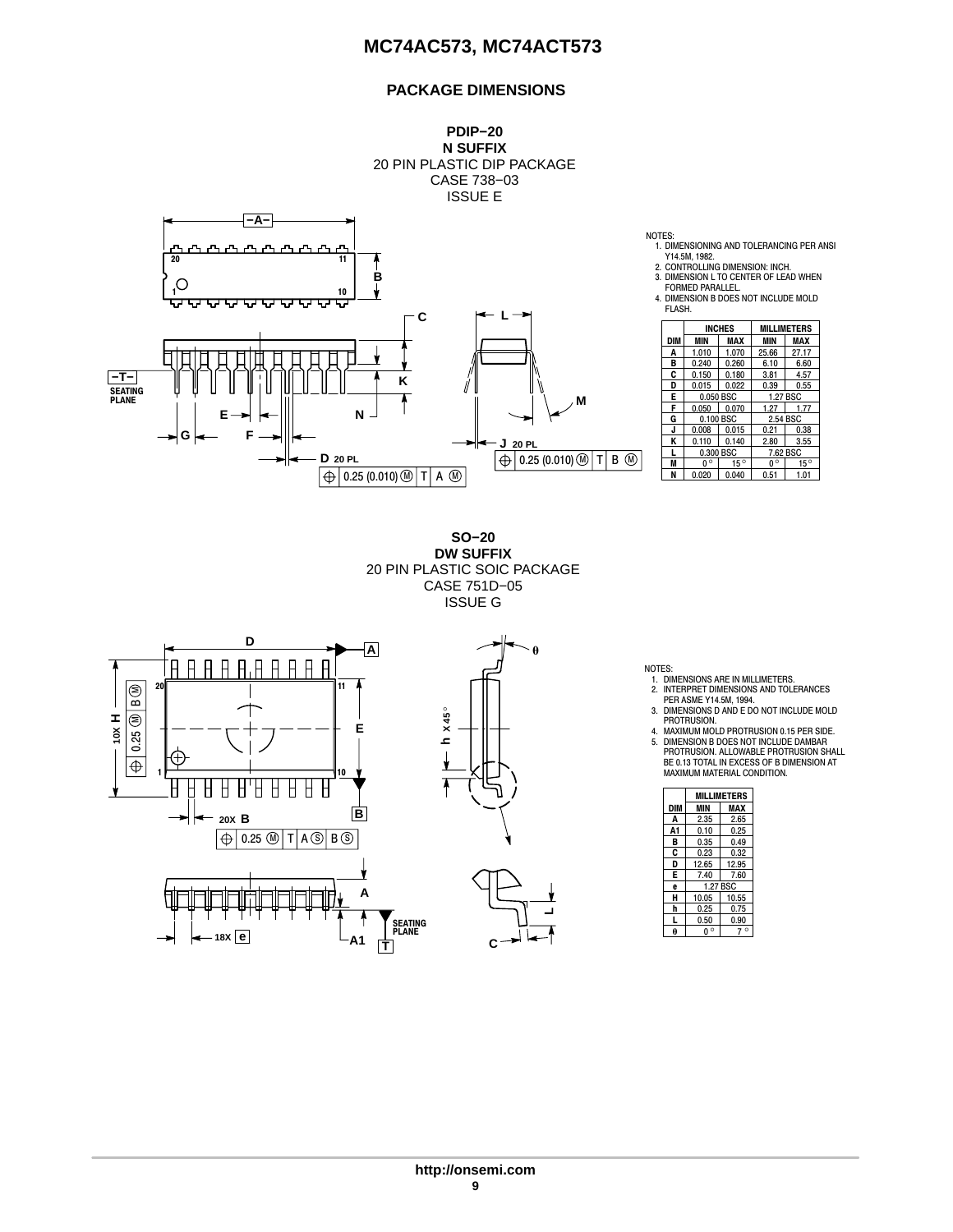## **PACKAGE DIMENSIONS**



- 
- 
- 1. DIMENSIONING AND TOLERANCING PER ANSI<br>1944 M., 1982.<br>2. CONTROLLING DIMENSION: MILLIMETER.<br>3. DIMENSION A DOES NOT INCLUDE MOLD<br>FLASH, PROTRUSIONS OR GATE BURRS. MOLD FLASH OR GATE BURRS SHALL NOT EXCEED 0.15 (0.006) PER SIDE.
- 
- 
- 5. DIMENSION K DOES NOT INCLUDE DAMBAR PROTRUSION. ALLOWABLE DAMBAR PROTRUSION SHALL BE 0.08 (0.003) TOTAL IN EXCESS OF THE K DIMENSION AT MAXIMUM ÍÍÍ
	- MATERIAL CONDITION. 6. TERMINAL NUMBERS ARE SHOWN FOR REFERENCE ONLY.
	- 7. DIMENSION A AND B ARE TO BE<br>DETERMINED AT DATUM PLANE -W-.

|     |             | <b>MILLIMETERS</b> | <b>INCHES</b> |           |  |
|-----|-------------|--------------------|---------------|-----------|--|
| DIM | MIN         | MAX                | MIN           | MAX       |  |
| A   | 6.40        | 6.60               | 0.252         | 0.260     |  |
| в   | 4.30        | 4.50               | 0.169         | 0.177     |  |
| C   |             | 1.20               |               | 0.047     |  |
| D   | 0.05        | 0.15               | 0.002         | 0.006     |  |
| F   | 0.50        | 0.75               | 0.020         | 0.030     |  |
| G   | 0.65 BSC    |                    | 0.026 BSC     |           |  |
| н   | 0.27        | 0.37               | 0.011         | 0.015     |  |
| J   | 0.09        | 0.20               | 0.004         | 0.008     |  |
| J1  | 0.09        | 0.16               | 0.004         | 0.006     |  |
| Κ   | 0.19        | 0.30               | 0.007         | 0.012     |  |
| K1  | 0.19        | 0.25               | 0.007         | 0.010     |  |
|     | 6.40 BSC    |                    | 0.252 BSC     |           |  |
| M   | $0^{\circ}$ | $8^\circ$          | $0^{\circ}$   | $8^\circ$ |  |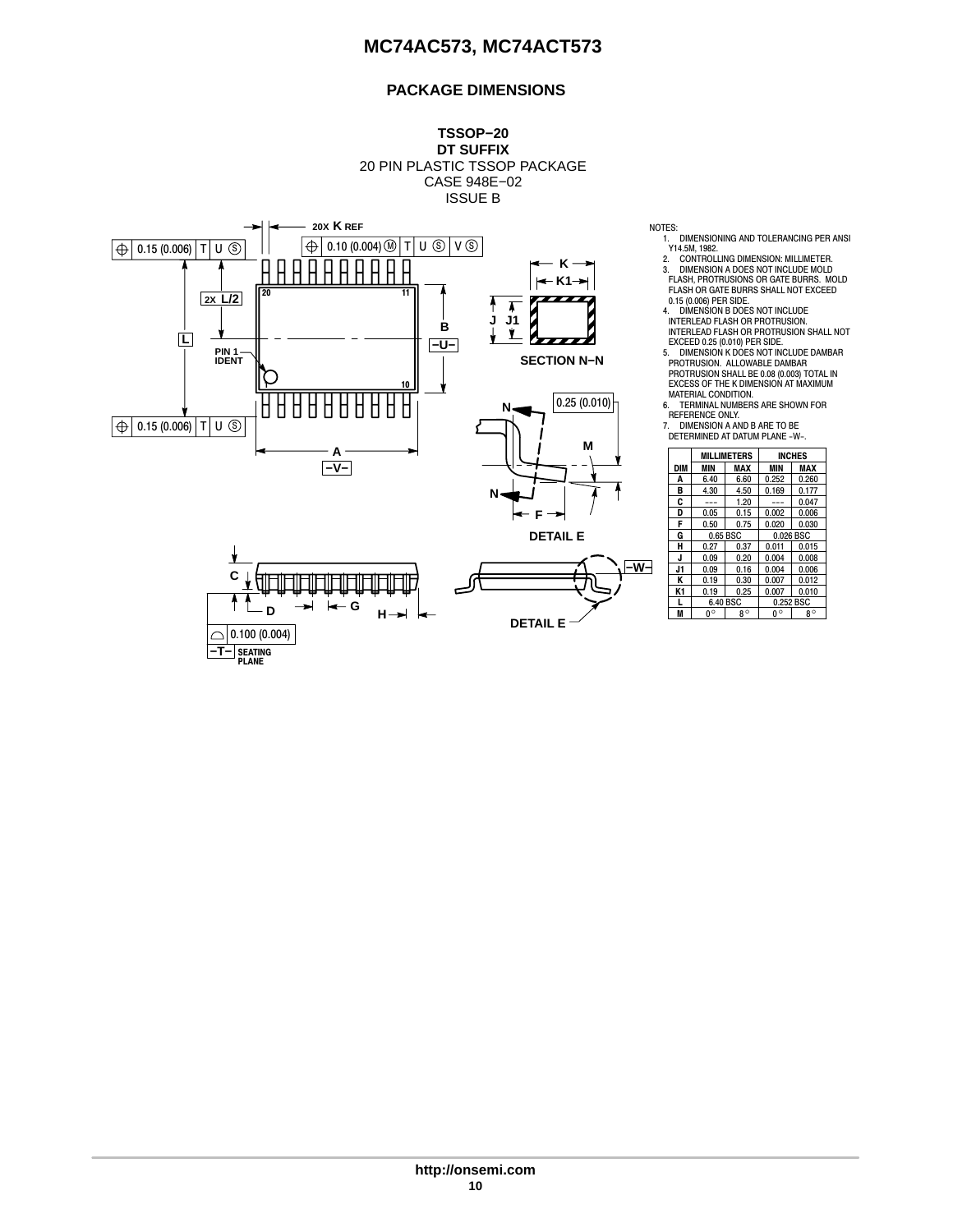## **PACKAGE DIMENSIONS**

**SOEIAJ−20 M SUFFIX** 20 PIN PLASTIC EIAJ PACKAGE CASE 967−01 ISSUE O



**b**  $0.13(0.005)$  M

 $|\oplus|$ 



**DETAIL P**



NOTES:<br>
1. DIMENSIONING AND TOLERANCING PER ANSI<br>
2. CONTROLLING DIMENSION: MILLIMETER<br>
2. CONTROLLING DIMENSION: MILLIMETER<br>
3. DIMENSIONS D AND E DO NOT INCLUDE<br>
MOLD FLASH OR PROTRUSIONS AND ARE<br>
MEASURED AT THE PARTING

TOTAL IN EXCESS OF THE LEAD WIDTH DIMENSION AT MAXIMUM MATERIAL CONDITION. DAMBAR CANNOT BE LOCATED ON THE LOWER RADIUS OR THE FOOT. MINIMUM SPACE BETWEEN PROTRUSIONS AND ADJACENT LEAD TO BE 0.46 ( 0.018).

|            | <b>MILLIMETERS</b> |              | <b>INCHES</b> |              |
|------------|--------------------|--------------|---------------|--------------|
| <b>DIM</b> | MIN                | MAX          | <b>MIN</b>    | MAX          |
| A          |                    | 2.05         |               | 0.081        |
| A1         | 0.05               | 0.20         | 0.002         | 0.008        |
| b          | 0.35               | 0.50         | 0.014         | 0.020        |
| c          | 0.18               | 0.27         | 0.007         | 0.011        |
| D          | 12.35              | 12.80        | 0.486         | 0.504        |
| Е          | 5.10               | 5.45         | 0.201         | 0.215        |
| e          | 1.27 BSC           |              | 0.050 BSC     |              |
| HE         | 7.40               | 8.20         | 0.291         | 0.323        |
| L          | 0.50               | 0.85         | 0.020         | 0.033        |
| Lε         | 1.10               | 1.50         | 0.043         | 0.059        |
| M          | $\circ$<br>U       | $10^{\circ}$ | $\circ$<br>U  | $10^{\circ}$ |
| Q1         | 0.70               | 0.90         | 0.028         | 0.035        |
| z          |                    | 0.81         |               | 0.032        |

**A1**

 $\Box$  0.10 (0.004)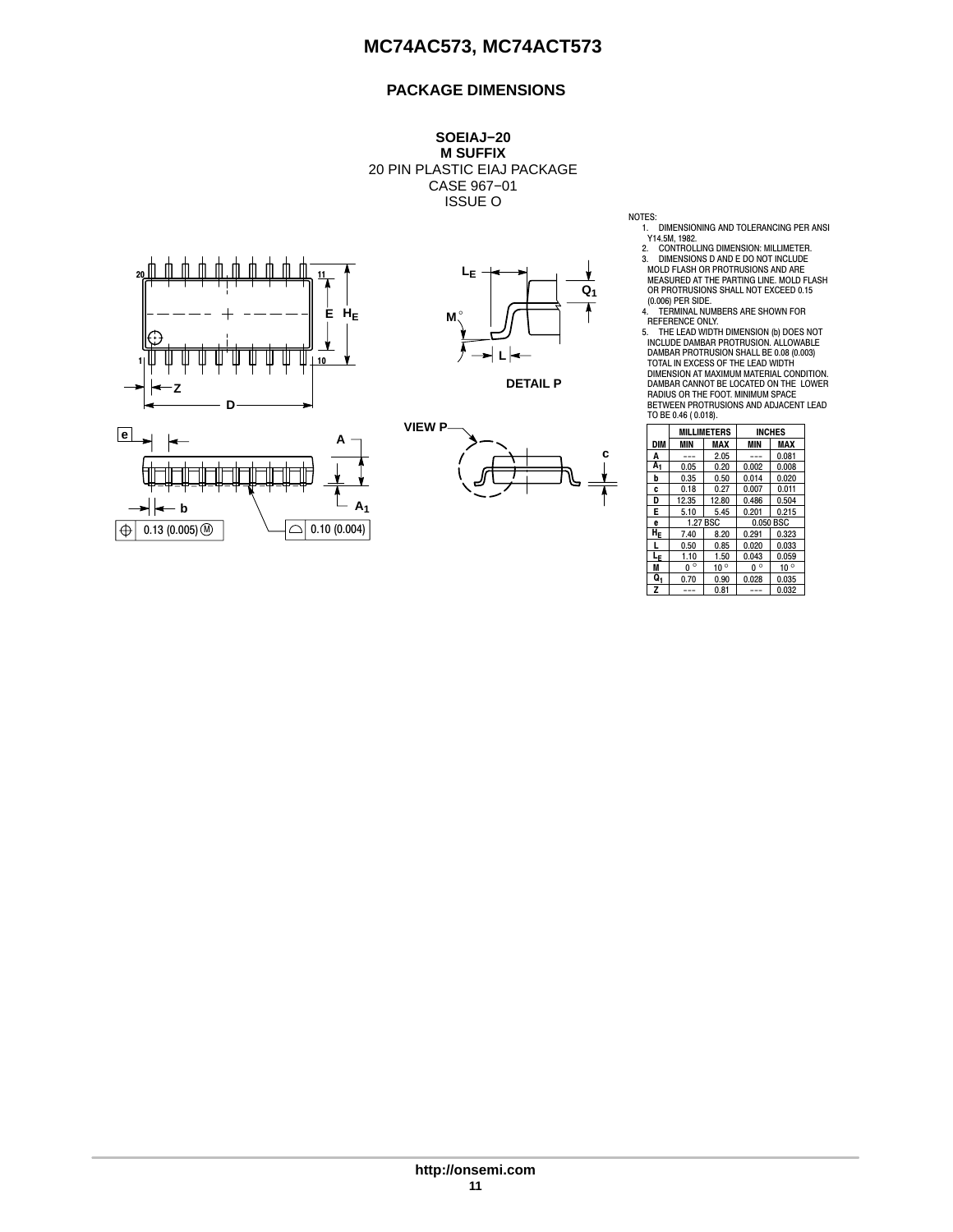**ON Semiconductor** and <sup>[BK]</sup> are registered trademarks of Semiconductor Components Industries, LLC (SCILLC). SCILLC reserves the right to make changes without further notice to any products herein. SCILLC makes no warranty, representation or guarantee regarding the suitability of its products for any particular purpose, nor does SCILLC assume any liability arising out of the application or use intended to support or sustain life, or for any other application in which the failure of the SCILLC product could create a situation where personal injury or death may occur. Should<br>Buyer purchase or use SCILLC products f associated with such unintended or unauthorized use, even if such claim alleges that SCILLC was negligent regarding the design or manufacture of the part. SCILLC is an Equal<br>Opportunity/Affirmative Action Employer. This

#### **PUBLICATION ORDERING INFORMATION**

#### **LITERATURE FULFILLMENT**:

Literature Distribution Center for ON Semiconductor P.O. Box 61312, Phoenix, Arizona 85082−1312 USA **Phone**: 480−829−7710 or 800−344−3860 Toll Free USA/Canada **Fax**: 480−829−7709 or 800−344−3867 Toll Free USA/Canada **Email**: orderlit@onsemi.com

**N. American Technical Support**: 800−282−9855 Toll Free USA/Canada

**Japan**: ON Semiconductor, Japan Customer Focus Center 2−9−1 Kamimeguro, Meguro−ku, Tokyo, Japan 153−0051 **Phone**: 81−3−5773−3850

**ON Semiconductor Website**: http://onsemi.com

**Order Literature**: http://www.onsemi.com/litorder

For additional information, please contact your local Sales Representative.